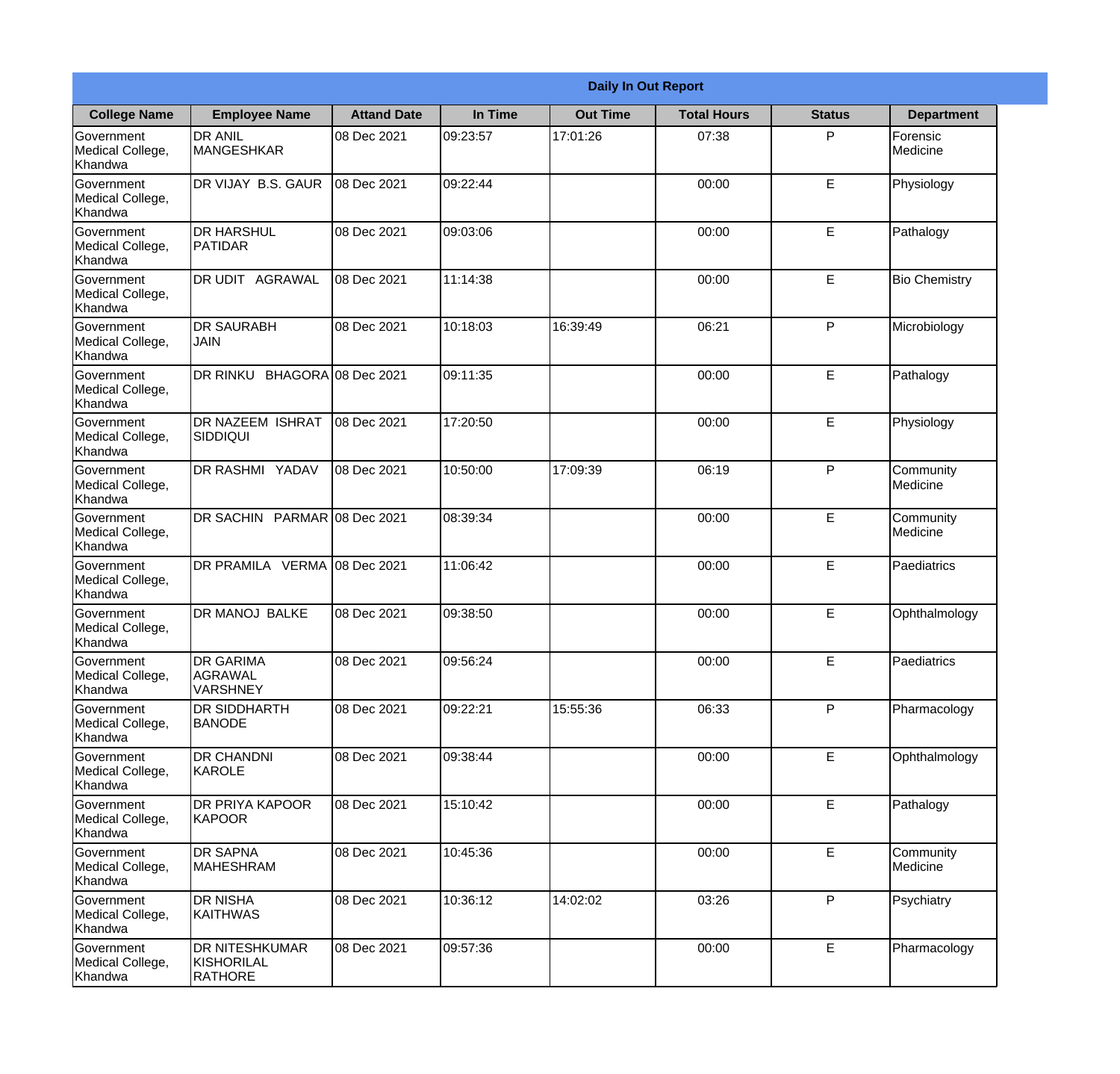| <b>Designation</b>                  | <b>Category</b>     |
|-------------------------------------|---------------------|
| Assistant Professor   Para Clinical |                     |
| Associate Professor Non Clinical    |                     |
| Assistant Professor   Para Clinical |                     |
| Associate Professor Non Clinical    |                     |
| Associate Professor Para Clinical   |                     |
| Assistant Professor   Para Clinical |                     |
| Professor                           | <b>Non Clinical</b> |
| Assistant Professor   Para Clinical |                     |
| Assistant Professor   Para Clinical |                     |
| Professor                           | Clinical            |
| Assistant Professor                 | Clinical            |
| Associate Professor Clinical        |                     |
| Associate Professor   Para Clinical |                     |
| Assistant Professor   Clinical      |                     |
| Demonstrator/Tutor   Para Clinical  |                     |
| Associate Professor Para Clinical   |                     |
| <b>Assistant Professor</b>          | <b>Clinical</b>     |
| Demonstrator/Tutor   Para Clinical  |                     |

## **Daily In Out Report**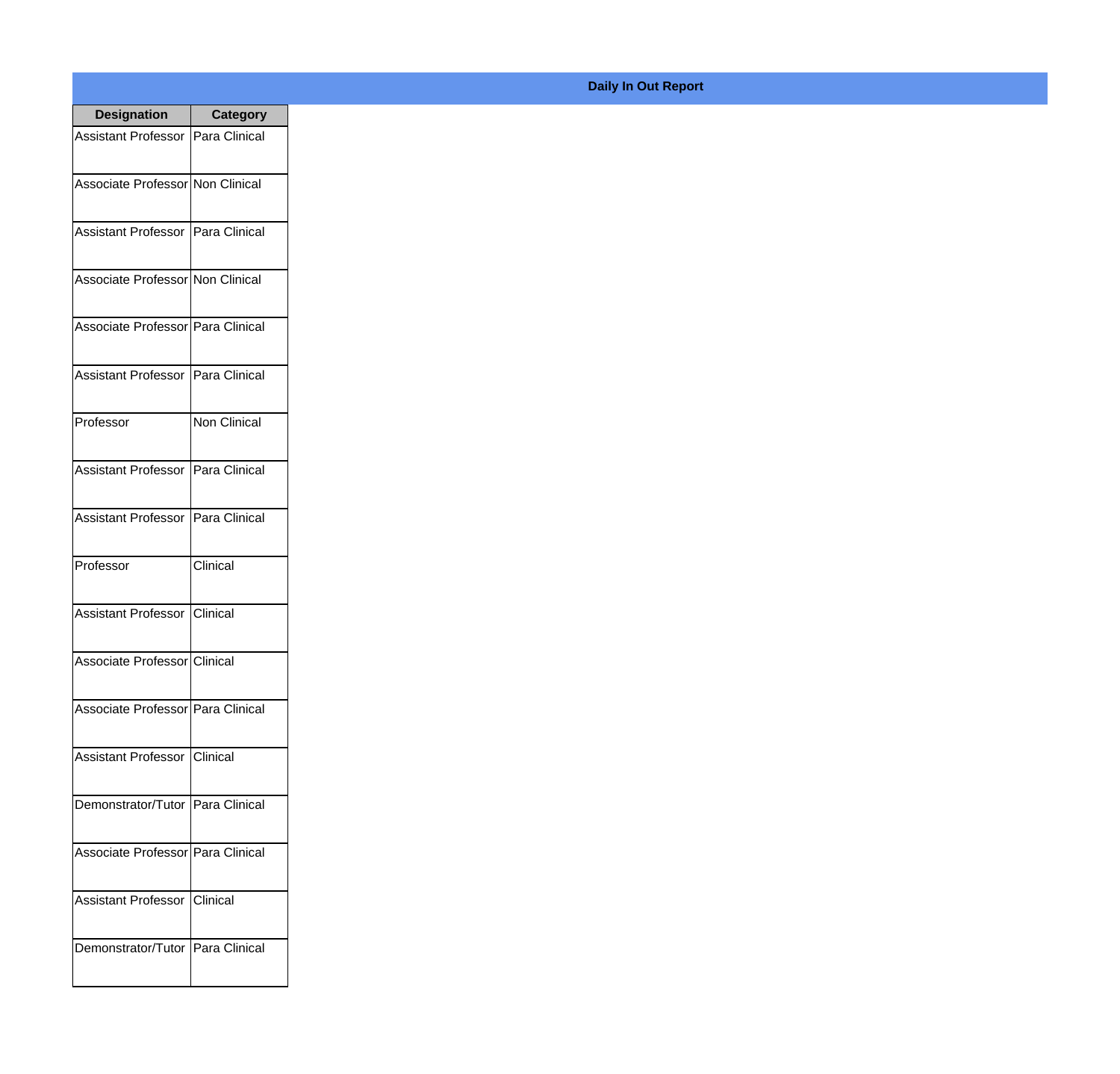|                                                   |                                        |              |          |          | <b>Daily In Out Report</b> |   |                                        |
|---------------------------------------------------|----------------------------------------|--------------|----------|----------|----------------------------|---|----------------------------------------|
| Government<br>Medical College,<br>Khandwa         | <b>DR PRIYESH</b><br><b>IMARSKOLE</b>  | 08 Dec 2021  | 10:59:44 | 17:10:03 | 06:11                      | P | Community<br>Medicine                  |
| Government<br>Medical College,<br>Khandwa         | <b>DR PRIYESH</b><br><b>IMARSKOLE</b>  | 08 Dec 2021  | 17:39:42 |          | 06:11                      | P | Community<br>Medicine                  |
| Government<br>Medical College,<br>Khandwa         | <b>DR SANGEETA</b><br><b>CHINCHOLE</b> | 08 Dec 2021  | 11:31:36 |          | 00:00                      | E | Physiology                             |
| Government<br>Medical College,<br>Khandwa         | DR SUNIL<br>BAJOLIYA                   | 08 Dec 2021  | 12:37:35 |          | 00:00                      | E | OTO-Rhiono-<br>Laryngology             |
| Government<br>Medical College,<br>Khandwa         | DR NISHA MANDLOI<br> PANWAR            | 08 Dec 2021  | 10:05:08 | 16:48:00 | 06:43                      | P | <b>Obstetrics &amp;</b><br>Gynaecology |
| Government<br>Medical College,<br>Khandwa         | <b>DR MUKTESHWARI</b><br>IGUPTA        | 08 Dec 2021  | 10:16:10 | 17:18:30 | 07:02                      | P | Pharmacology                           |
| <b>IGovernment</b><br>Medical College,<br>Khandwa | WAGHMARE<br>RENU                       | 108 Dec 2021 | 11:30:20 | 17:49:20 | 06:19                      | P | Community<br>Medicine                  |